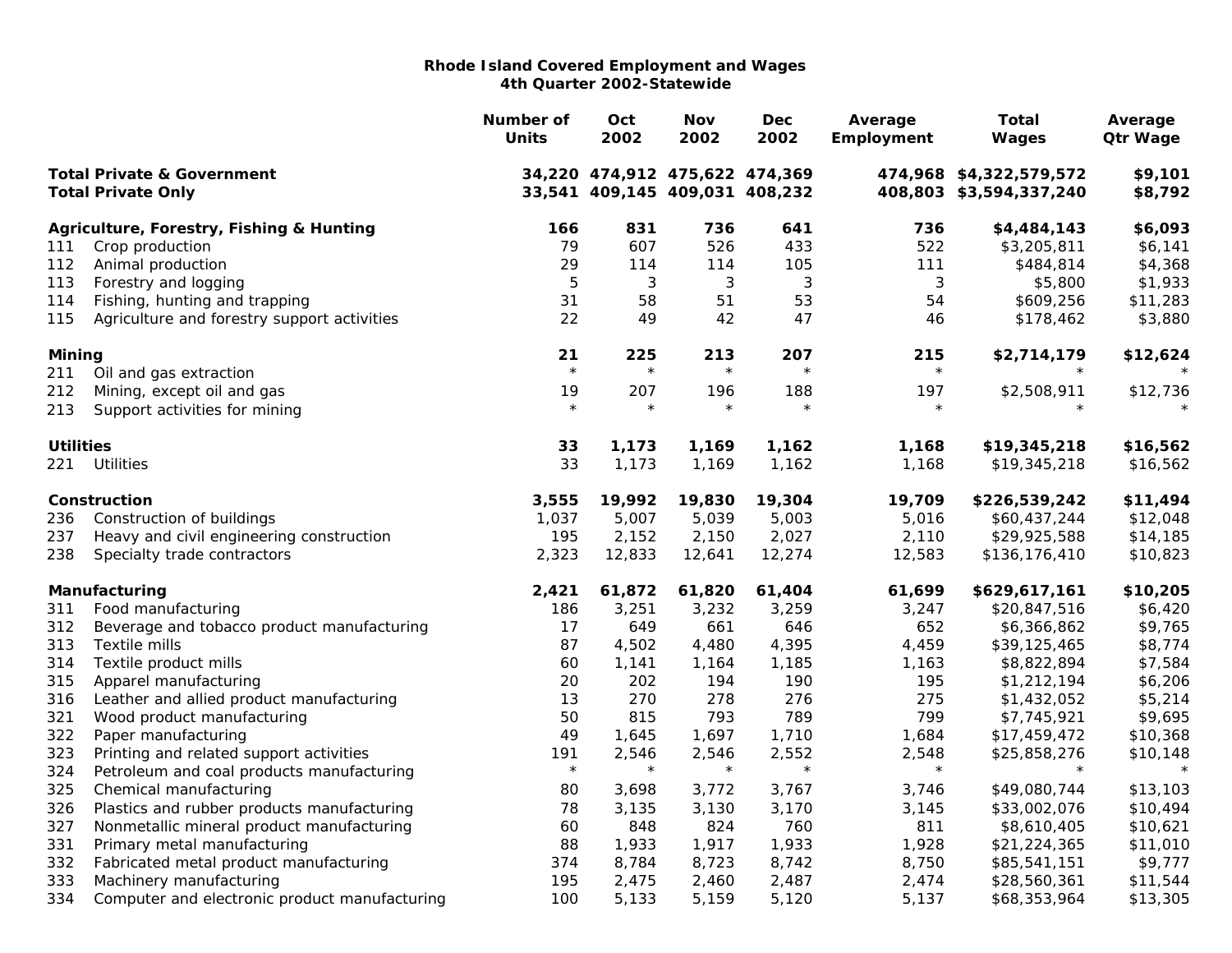|                        |                                              | Number of<br><b>Units</b> | Oct<br>2002 | Nov<br>2002 | <b>Dec</b><br>2002 | Average<br>Employment | <b>Total</b><br>Wages | Average<br><b>Qtr Wage</b> |
|------------------------|----------------------------------------------|---------------------------|-------------|-------------|--------------------|-----------------------|-----------------------|----------------------------|
| 335                    | Electrical equipment and appliance mfg.      | 51                        | 2,770       | 2,764       | 2,688              | 2,741                 | \$29,854,874          | \$10,893                   |
| 336                    | Transportation equipment manufacturing       | 64                        | 3,717       | 3,711       | 3,656              | 3,695                 | \$39,865,943          | \$10,790                   |
| 337                    | Furniture and related product manufacturing  | 81                        | 1,844       | 1,858       | 1,859              | 1,854                 | \$15,769,829          | \$8,507                    |
| 339                    | Miscellaneous manufacturing                  | 574                       | 12,488      | 12,432      | 12,196             | 12,372                | \$120,467,713         | \$9,737                    |
| <b>Wholesale Trade</b> |                                              | 2,794                     | 16,387      | 16,480      | 16,363             | 16,410                | \$211,257,174         | \$12,874                   |
| 423                    | Merchant wholesalers, durable goods          | 1,071                     | 9,016       | 9,034       | 9,013              | 9,021                 | \$108,422,904         | \$12,019                   |
| 424                    | Merchant wholesalers, nondurable goods       | 562                       | 5,127       | 5,220       | 5,108              | 5,152                 | \$64,091,861          | \$12,441                   |
| 425                    | Electronic markets and agents and brokers    | 1,161                     | 2,244       | 2,226       | 2,242              | 2,237                 | \$38,742,409          | \$17,316                   |
|                        | <b>Retail Trade</b>                          | 4,128                     | 53,577      | 54,805      | 56,017             | 54,800                | \$328,212,822         | \$5,989                    |
| 441                    | Motor vehicle and parts dealers              | 423                       | 5,935       | 5,888       | 5,853              | 5,892                 | \$63,320,628          | \$10,747                   |
| 442                    | Furniture and home furnishings stores        | 205                       | 1,644       | 1,743       | 1,790              | 1,726                 | \$12,343,894          | \$7,153                    |
| 443                    | Electronics and appliance stores             | 210                       | 1,323       | 1,389       | 1,441              | 1,384                 | \$11,694,699          | \$8,448                    |
| 444                    | Building material and garden supply stores   | 228                       | 3,646       | 3,640       | 3,839              | 3,708                 | \$27,903,639          | \$7,525                    |
| 445                    | Food and beverage stores                     | 719                       | 9,393       | 9,325       | 9,398              | 9,372                 | \$46,122,888          | \$4,921                    |
| 446                    | Health and personal care stores              | 289                       | 5,753       | 5,883       | 5,898              | 5,845                 | \$37,610,365          | \$6,435                    |
| 447                    | Gasoline stations                            | 290                       | 1,859       | 1,867       | 1,881              | 1,869                 | \$8,922,583           | \$4,774                    |
| 448                    | Clothing and clothing accessories stores     | 555                       | 5,445       | 5,721       | 6,072              | 5,746                 | \$25,400,752          | \$4,421                    |
| 451                    | Sporting goods, hobby, book and music stores | 279                       | 2,036       | 2,183       | 2,346              | 2,188                 | \$9,690,525           | \$4,428                    |
| 452                    | General merchandise stores                   | 172                       | 11,032      | 11,409      | 11,627             | 11,356                | \$51,054,017          | \$4,496                    |
| 453                    | Miscellaneous store retailers                | 535                       | 3,382       | 3,427       | 3,546              | 3,452                 | \$16,921,895          | \$4,903                    |
| 454                    | Nonstore retailers                           | 223                       | 2,129       | 2,330       | 2,326              | 2,262                 | \$17,226,937          | \$7,617                    |
|                        | <b>Transportation &amp; Warehousing</b>      | 689                       | 9,845       | 9,782       | 9,758              | 9,795                 | \$77,030,990          | \$7,864                    |
| 481                    | Air transportation                           | 25                        | 547         | 547         | 537                | 544                   | \$4,876,897           | \$8,970                    |
| 483                    | Water transportation                         | 7                         | 153         | 110         | 108                | 124                   | \$1,161,839           | \$9,395                    |
| 484                    | Truck transportation                         | 310                       | 2,567       | 2,520       | 2,488              | 2,525                 | \$23,995,667          | \$9,503                    |
| 485                    | Transit and ground passenger transportation  | 105                       | 2,345       | 2,338       | 2,343              | 2,342                 | \$11,754,495          | \$5,019                    |
| 486                    | Pipeline transportation                      | $\star$                   | $\star$     | $\star$     | $\star$            | $\star$               | $\star$               | $\star$                    |
| 487                    | Scenic and sightseeing transportation        | 40                        | 338         | 309         | 248                | 298                   | \$1,148,791           | \$3,851                    |
| 488                    | Support activities for transportation        | 126                       | 950         | 1,020       | 1,097              | 1,022                 | \$9,044,457           | \$8,847                    |
| 492                    | Couriers and messengers                      | 45                        | 1,828       | 1,804       | 1,805              | 1,812                 | \$15,628,157          | \$8,623                    |
| 493                    | Warehousing and storage                      | 28                        | 1,084       | 1,102       | 1,100              | 1,095                 | \$8,957,518           | \$8,178                    |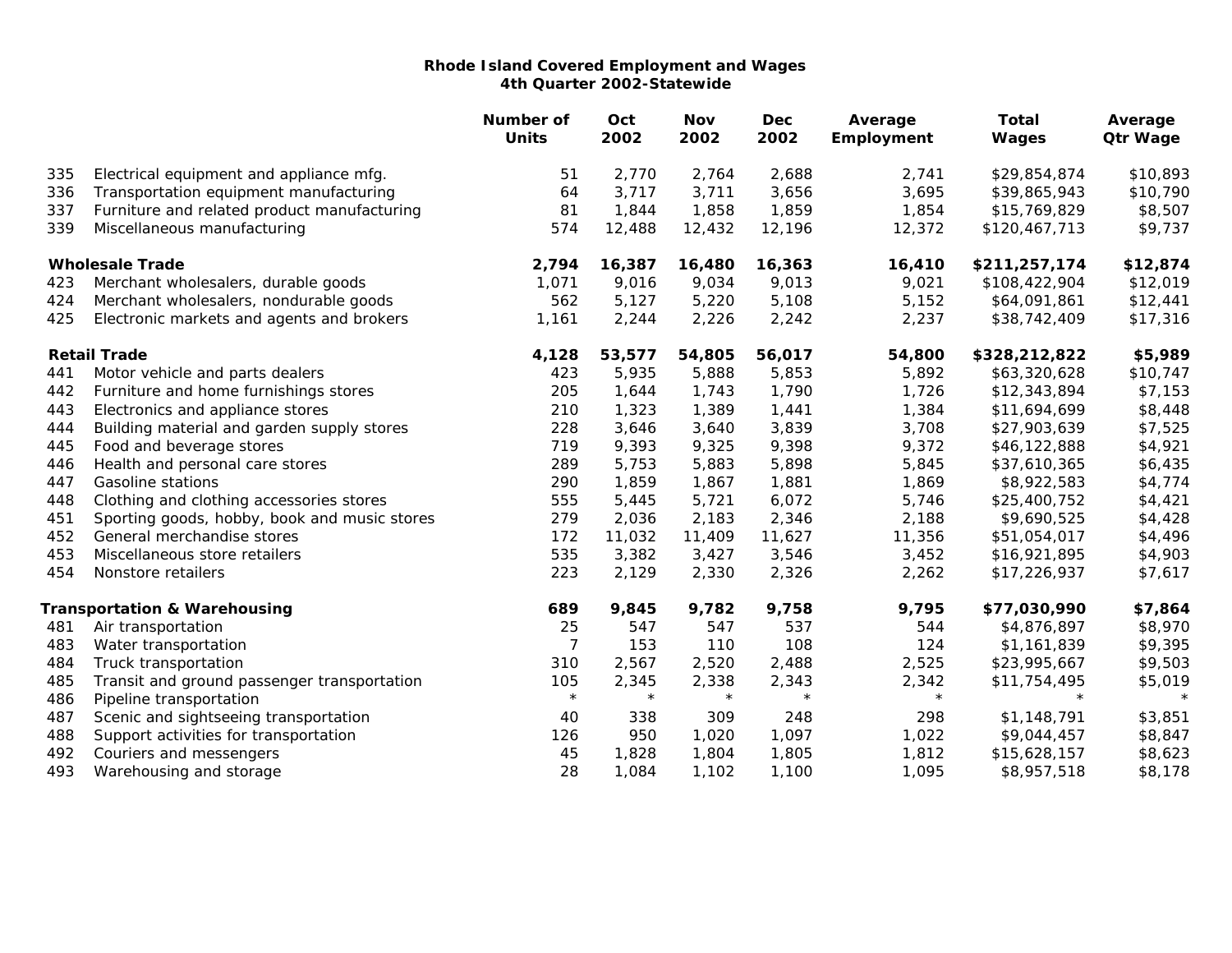|                                                  |                                               | Number of<br><b>Units</b> | Oct<br>2002 | <b>Nov</b><br>2002 | <b>Dec</b><br>2002 | Average<br>Employment | <b>Total</b><br>Wages | Average<br><b>Qtr Wage</b> |
|--------------------------------------------------|-----------------------------------------------|---------------------------|-------------|--------------------|--------------------|-----------------------|-----------------------|----------------------------|
| <b>Information</b>                               |                                               | 602                       | 10,789      | 11,059             | 11,082             | 10,977                | \$134,686,707         | \$12,270                   |
| 511                                              | Publishing industries, except Internet        | 249                       | 3,343       | 3,372              | 3,358              | 3,358                 | \$41,932,863          | \$12,489                   |
| 512                                              | Motion picture and sound recording industries | 56                        | 630         | 668                | 690                | 663                   | \$3,234,432           | \$4,881                    |
| 515                                              | Broadcasting, except Internet                 | 27                        | 731         | 745                | 745                | 740                   | \$9,531,217           | \$12,874                   |
| 516                                              | Internet publishing and broadcasting          | 12                        | 30          | 27                 | 26                 | 28                    | \$234,387             | \$8,472                    |
| 517                                              | Telecommunications                            | 118                       | 2,757       | 2,931              | 2,938              | 2,875                 | \$39,659,325          | \$13,793                   |
| 518                                              | ISPs, search portals, and data processing     | 96                        | 2,748       | 2,765              | 2,778              | 2,764                 | \$37,061,502          | \$13,410                   |
| 519                                              | Other information services                    | 44                        | 550         | 551                | 547                | 549                   | \$3,032,981           | \$5,521                    |
|                                                  | <b>Finance &amp; Insurance</b>                | 1,486                     | 25,342      | 25,477             | 25,683             | 25,501                | \$340,985,793         | \$13,372                   |
| 521                                              | Monetary authorities - central bank           | $\mathbf 0$               | $\Omega$    | $\mathbf 0$        | 0                  | 0                     | \$0                   | \$0                        |
| 522                                              | Credit intermediation and related activities  | 634                       | 12,172      | 12,438             | 12,487             | 12,366                | \$147,090,366         | \$11,895                   |
| 523                                              | Securities, commodity contracts, investments  | 200                       | 3,720       | 3,577              | 3,707              | 3,668                 | \$68,974,377          | \$18,804                   |
| 524                                              | Insurance carriers and related activities     | 633                       | 9,380       | 9,393              | 9,420              | 9,398                 | \$123,457,820         | \$13,137                   |
| 525                                              | Funds, trusts, and other financial vehicles   | 19                        | 70          | 69                 | 69                 | 69                    | \$1,463,230           | \$21,104                   |
|                                                  | Real Estate & Rental & Leasing                | 1,017                     | 6,127       | 6,070              | 6,162              | 6,120                 | \$53,924,082          | \$8,812                    |
| 531                                              | Real estate                                   | 766                       | 4,029       | 4,000              | 4,108              | 4,046                 | \$40,062,353          | \$9,903                    |
| 532                                              | Rental and leasing services                   | 248                       | 2,063       | 2,034              | 2,019              | 2,039                 | \$12,922,093          | \$6,339                    |
| 533                                              | Lessors of nonfinancial intangible assets     | $\star$                   | $\star$     | $\star$            | $\star$            | $\star$               | $\star$               | $\star$                    |
|                                                  | <b>Professional &amp; Technical Services</b>  | 3,501                     | 18,692      | 18,755             | 18,982             | 18,810                | \$257,954,339         | \$13,714                   |
| 541                                              | Professional and technical services           | 3,501                     | 18,692      | 18,755             | 18,982             | 18,810                | \$257,954,339         | \$13,714                   |
| <b>Management of Companies &amp; Enterprises</b> |                                               | 111                       | 6,454       | 6,483              | 6,398              | 6,445                 | \$98,036,523          | \$15,211                   |
| 551                                              | Management of companies and enterprises       | 111                       | 6,454       | 6,483              | 6,398              | 6,445                 | \$98,036,523          | \$15,211                   |
|                                                  | <b>Administrative &amp; Waste Services</b>    | 2,012                     | 24,481      | 24,017             | 23,140             | 23,879                | \$138,767,067         | \$5,811                    |
| 561                                              | Administrative and support services           | 1,892                     | 23,342      | 22,867             | 21,998             | 22,736                | \$126,737,947         | \$5,574                    |
| 562                                              | Waste management and remediation services     | 120                       | 1,139       | 1,150              | 1,142              | 1,144                 | \$12,029,120          | \$10,518                   |
|                                                  | <b>Educational Services</b>                   | 386                       | 16,273      | 16,341             | 16,392             | 16,335                | \$145,159,745         | \$8,886                    |
| 611                                              | <b>Educational services</b>                   | 386                       | 16,273      | 16,341             | 16,392             | 16,335                | \$145,159,745         | \$8,886                    |
|                                                  | <b>Health Care &amp; Social Assistance</b>    | 2,774                     | 68,753      | 69,216             | 69,559             | 69,176                | \$616,778,164         | \$8,916                    |
| 621                                              | Ambulatory health care services               | 1,813                     | 19,901      | 20,039             | 20,141             | 20,027                | \$244,265,161         | \$12,197                   |
| 622                                              | Hospitals                                     | 23                        | 22,011      | 22,070             | 22,143             | 22,075                | \$221,337,155         | \$10,027                   |
| 623                                              | Nursing and residential care facilities       | 427                       | 17,289      | 17,529             | 17,623             | 17,480                | \$104,363,777         | \$5,970                    |
| 624                                              | Social assistance                             | 511                       | 9,552       | 9,578              | 9,652              | 9,594                 | \$46,812,071          | \$4,879                    |
|                                                  | Arts, Entertainment, & Recreation             | 526                       | 7,168       | 6,654              | 6,446              | 6,756                 | \$36,370,327          | \$5,383                    |